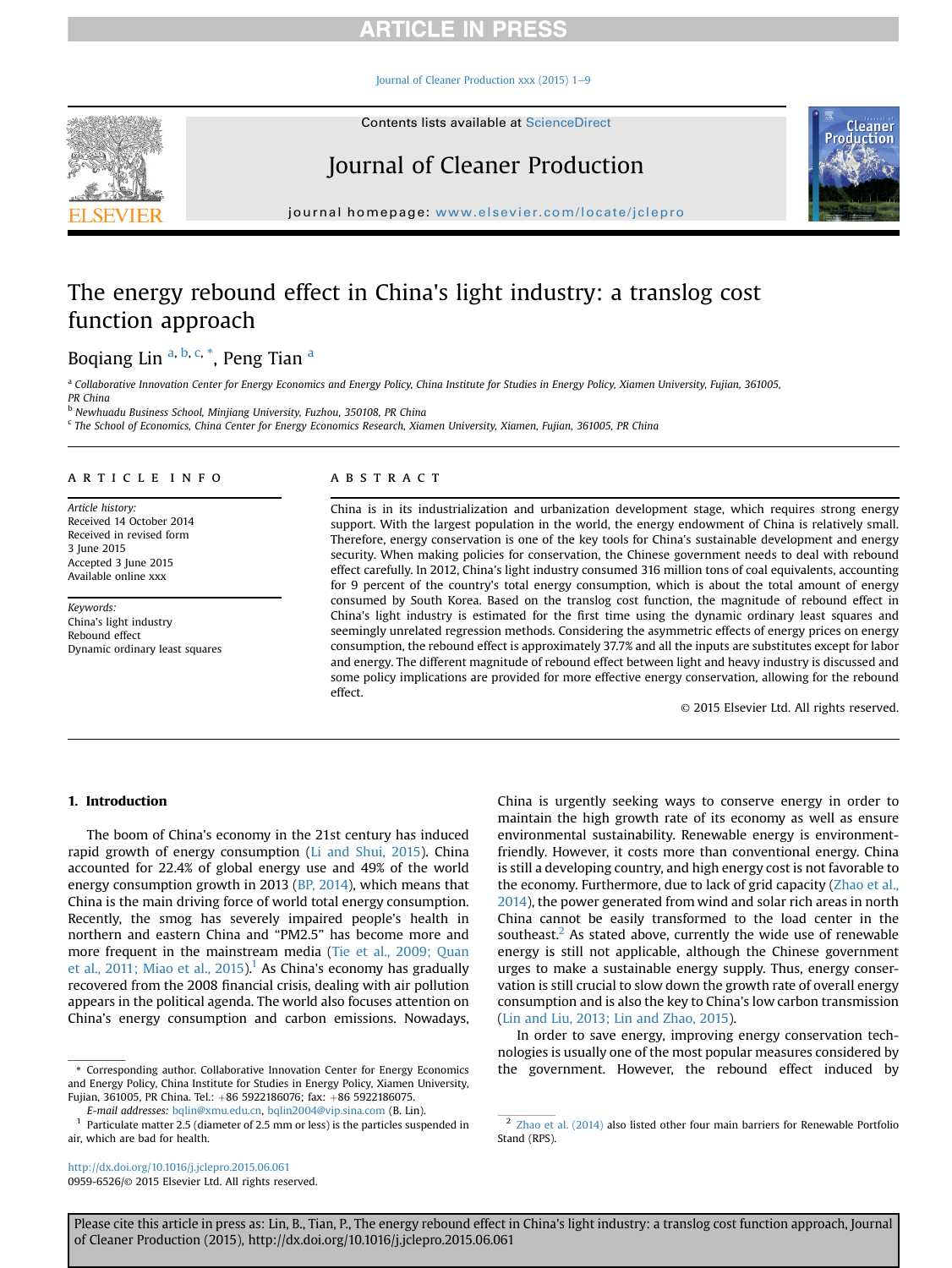# **ARTICLE IN PRESS**

2 B. Lin, P. Tian / Journal of Cleaner Production xxx (2015) 1–9

technology innovation can offset the outcome of energy conservation [\(Greene et al., 1999; Allan et al., 2007; Druckman et al., 2011\)](#page--1-0) and may even cause "backfire". Thus, when making energy conservation policies, it is crucial for the government to take rebound effect into consideration [\(Lin and Liu, 2012, 2013](#page--1-0)). In 2012, China's light industry consumed 316 million tons of coal equivalents, accounting for 9 percent of the country's total energy consumption; which is about the total amount of energy consumed by South Korea. There have been plenty of studies related to rebound effect. However, the researches on energy consumption in varies industries is relatively rare. Since different industries have different features, the energy consumption may differ significantly. It is necessary to examine the energy consumption of each industry. Industries are usually classified into light industry and heavy industry. The light industry provides goods that people consume in daily life; and the heavy industry produces machines and materials for the economy's reproduction. The light industry includes the manufacturing of textile, paper and paper products, processing of food from agricultural products, manufacturing of rubber and plastic products etc. Compared with the heavy industry, the firm sizes of the light industry are smaller, and the production process is much more heterogenous, making the behavior of energy consumption in the light industry different from that in the heavy industry.

Compared with other fossil fuels, China's coal reserve is relatively rich. Coal is the main energy resource and provides more than 60% of the country's total energy consumption. China is now facing increasing dependence on foreign energy. In 2013, about 58% oil was imported and more than 30% natural gas consumption was supplied by other countries (CNPC,  $2014$ ).<sup>3</sup> The situation that the main energy resource is coal cannot be changed in a relatively short period, considering the energy endowment and the importance of energy security ([Lin et al., 2012](#page--1-0)). The carbon emission factor of coal is higher than that of other fossil fuels such as natural gas, and coal produces more pollutants during the burning process. For China, a country of huge energy consumption, studying the energy rebound effect makes a big difference in dealing with the energy problems. Also, this helps to slow down the overall energy consumption, reduce carbon emissions and prevent the environment from being polluted.

This paper presents a rough picture of the energy consumption in China's light industry. [Fig. 1](#page--1-0) shows the share of energy consumed by China's light industry in 2012, accounting for 8.7% of the total energy consumption. In 2000, coal accounted for approximate 60%, and electricity accounted for 22% of total energy consumption in China's light industry. During the following twelve years these ratios changed substantially. In 2012, the consumption of coal and electricity in China's light industry were almost similar, accounting for 46.4% and 46.0% of total energy use respectively. In 2012, the output value of China's light industry reached 22 trillion RMB. The export was 3.2 trillion RMB and the import was 0.75 trillion RMB. The domestic sales proportion was 1.1 percent higher than that of the previous year, reaching 86.8%.

This paper uses historical data, combines dynamic ordinary least squares (DOLS) and seemingly unrelated regression (SUR) and uses the translog cost function to estimate the energy rebound effect in China's light industry. In addition, by allowing for the rebound effect, some policy recommendations for more effective energy conservation are promoted. Section [1](#page-0-0) is the introduction. Section 2 shows the literature review and Section [3](#page--1-0) presents the methods. Section [4](#page--1-0) is data resource description. Section [5](#page--1-0) is the analysis of econometric results and Section [6](#page--1-0) shows the conclusions and policy implications.

### 2. Literature review

[Jevons \(1866\)](#page--1-0) first noticed that the extensive use of steam engines in the 19th century caused the rise of coal consumption, but this phenomenon had not drawn the eyes of the mainstream economists at that time. Then, Daniel Khazzoom and Leonard Brookes ([Saunders, 1992](#page--1-0)) presented the paradox that energy efficiency is improved while the amount of energy consumption increases. From then on, the rebound effect was considered by most economists. A case is used here to have the rebound effect more easily understood. For instance, if the energy efficiency improves by 10% and the consumption behavior does not change, intuitively a 10% reduction of energy consumption is expected. If the reduction is less than 10%, say 8%, then 2% is missing and the magnitude of rebound effect is 20%.

The most prevailing classification of energy rebound effect is shown below, in which the rebound effect is classified into three categories. The first is the direct rebound effect, which refers to the substitution and income effect caused by lower price of effective energy services. It is induced by the advance of energy conservation technologies, and can be calculated through econometric analysis. The second is the indirect rebound effect, to see the details at [Sorrell \(2007\).](#page--1-0) Lower energy prices mean the reduction of prices of overall commodities, and households become relatively richer and consume more goods, leading to the increase of energy use embedded in the production and transportation process. The third is the economy-wide effect, which means that the advance of energy conservation technologies stimulates the whole economy and pushes the production possibility frontier to move outwards. As a result, the overall energy consumption of the whole economy increases. [Sorrell et al. \(2009\)](#page--1-0) gave a good summarization on the details of empirically estimation for the direct rebound effect, in which the quasi-experimental approach and econometric approach were summarized. [Sorrell \(2007\)](#page--1-0) pointed out that there were very few quantitative estimations of indirect rebound effect which still had certain flaws. [Grepperud and Rasmussen \(2004\)](#page--1-0) proposed that the energy economic models of the macro-economy could be used to estimate the economy-wide effect.<sup>4</sup>

The magnitude of rebound effect varies with time spans, different countries and sectors. [Berkhout et al. \(2000\)](#page--1-0) showed that rebound effect varied from 0% to 30% in Dutch each year. They also declared that technology advance did reduce the overall energy consumption. However, the final result was partly offset by the reduction of energy price. Employing the DOLS method, [Bentzen](#page--1-0) [\(2004\)](#page--1-0) found that the rebound effect in US manufacturing sector was approximately 24%. He also pointed out that rebound effect was closely related to own-price elasticity and substitution elasticity of input factors. [Sorrell and Dimitropoulos \(2008\)](#page--1-0) brought together the theories of rebound effect, as well as showed the limitations and extensions of the previous work in this field. [Saunders \(2013\)](#page--1-0) presented the rebound effect of various sectors in the US and also provided a tool kit.

As for the energy rebound effect in China, [Zhou and Lin \(2007\)](#page--1-0) used the time series data from 1978 to 2004 and estimated that the rebound effect induced by technology innovation fluctuated between 30% and 80%. [Lin and Liu \(2008\)](#page--1-0) pointed out that the time series data could not show the differences among various regions and might cause estimation errors because of multicollinearity.

Please cite this article in press as: Lin, B., Tian, P., The energy rebound effect in China's light industry: a translog cost function approach, Journal of Cleaner Production (2015), http://dx.doi.org/10.1016/j.jclepro.2015.06.061

<sup>&</sup>lt;sup>3</sup> CNPC refers to China National Petroleum Corporation (CNPC), one of the largest state-owned corporations in China's energy industry. The modes include computable general equilibrium (CGE) models etc.